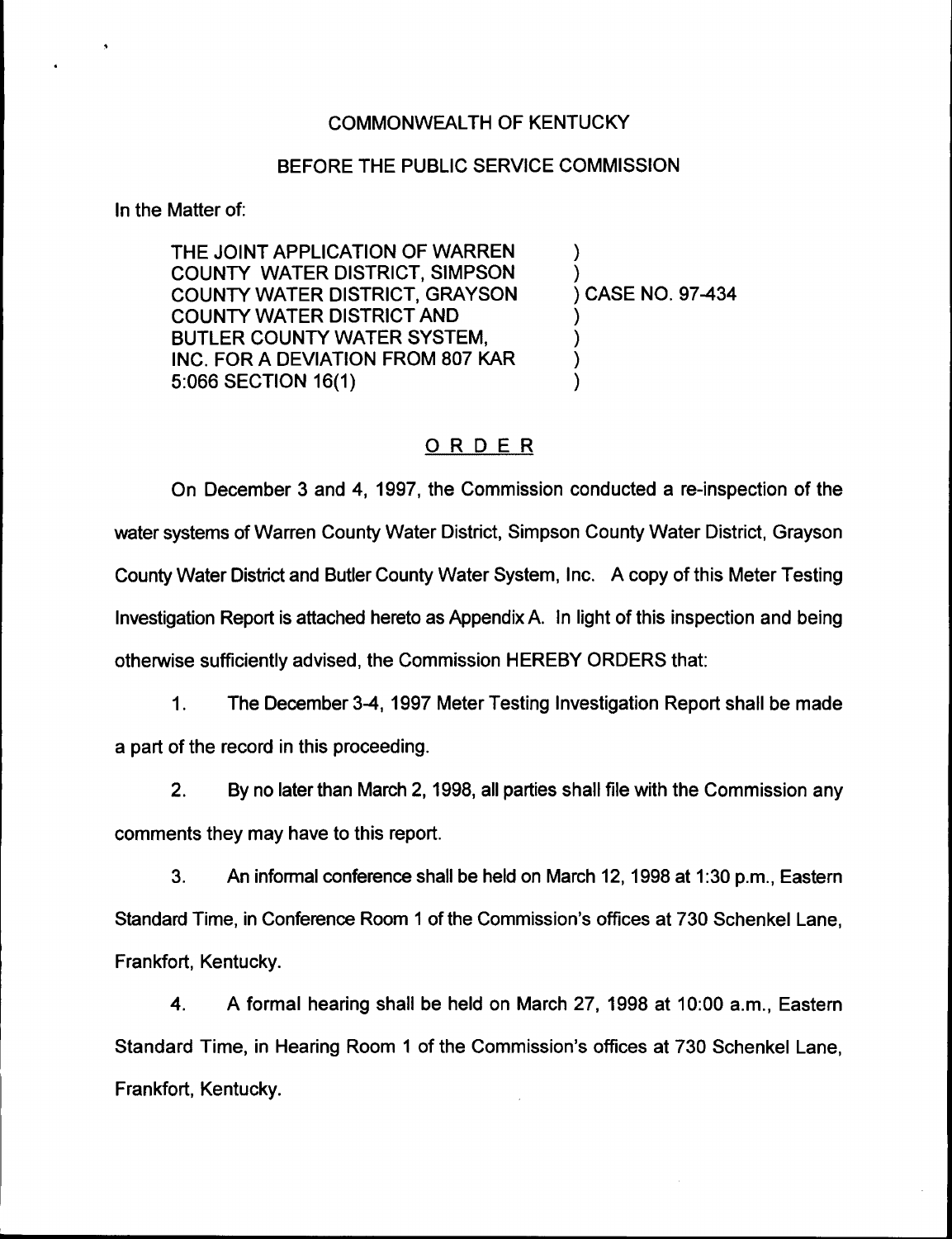Done at Frankfort, Kentucky, this 28th day of January, 1998.

PUBLIC SERVICE COMMISSION

<u>B. O. Helfon</u>

ATTEST: Executive Director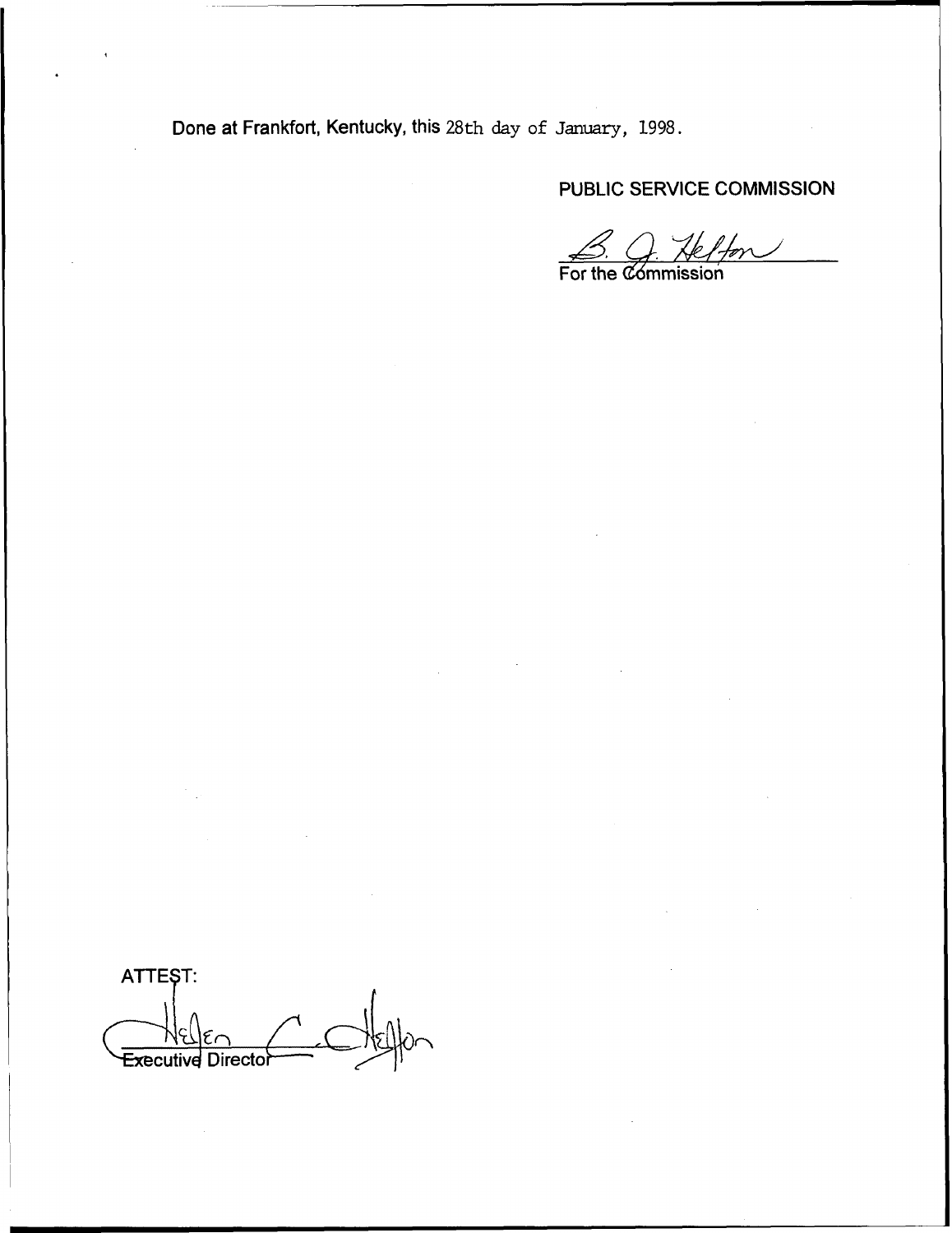#### APPENDIX A

AN APPENDIX TO AN ORDER OF THE KENTUCKY PUBLIC SERVICE COMMISSION IN CASE NO. 97—434 DATED 1/28/98

> Commonwealth of Kentucky Public Service Commission

#### METER TESTlNG INVESTIGATlON REPORT

Public Service Commission

vs

Warren County Water District, Simpson County Water District, Grayson County Water District and Butler County Water System, Inc.

Gn December 3 and 4, 199?, a re-inspection was made of the meter testing procedures in Warren County Water District, Simpson County Water District, Grayson County Water District and Butler County Water System, inc, {"water systems") on the basis of an inspection made by Commission staff on July 31, 199?. The subject re-inspection was conducted by K. Michael Newton, Michael Nantz, Denis Hildenbrand, and Nicky Moore of the Commission staff with information provided by Mike Barnett of Warren County Water District. Warren County Water District operates and maintains by contract the water distribution systems of Warren, Simpson, Grayson, and the treatment plant/distribution system of Butler County. These water system's offices are located at the Warren County RECC building in Bowling Green, Kentucky.

#### Investiaation

This investigation included the general inspection of all water meter records of the water systems which have been in service for ten (10) years or over without a meter test, an interview with utility personnel, and the removal of a sample group of water meters from all four water distribution systems for "as found" sample testing at the Commission's Meter Standards Laboratory.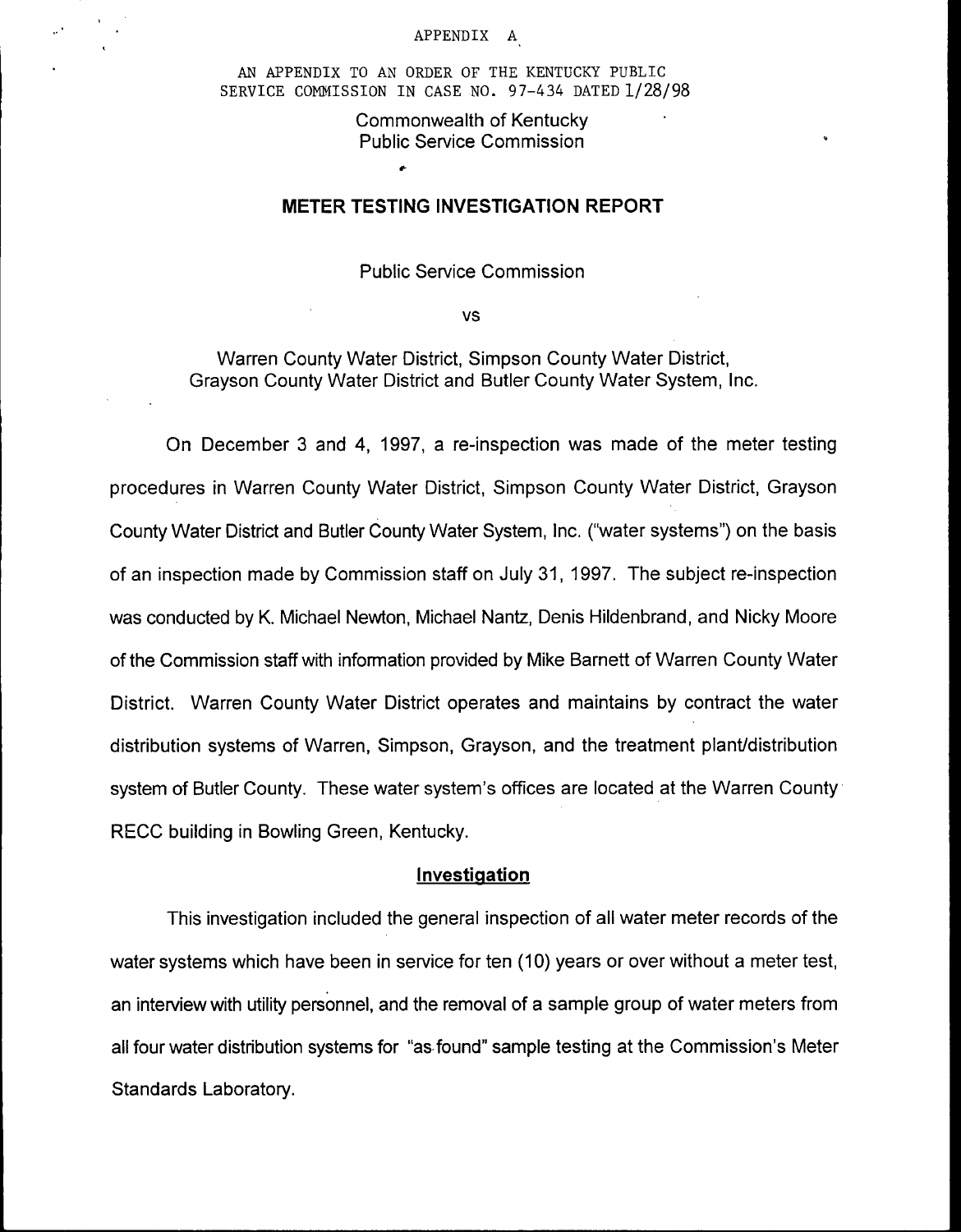On July 31, 1997, Nicky Moore conducted a periodic inspection of the water system's utility operations and its office procedures for compliance with the Kentucky Revised Statutes (KRS 278) and the Public Service Commission Regulations (807 KAR). This inspection noted all the water systems having two deficiencies, one of these deficiencies was as follows:

1. The utility(s) is not testing its meters periodically pursuant to 807 KAR 5:066 Sec. 16 (1).

The Commission staff had previously performed periodic inspections of these water systems on September 30, 1996 and December 14, 1995. During both of these inspections the Commission staff noted these water systems failure to correct the deficiency of testing water meters periodically pursuant to 807 KAR 5:066 Sec. 16(1). In addition, to the periodic inspections conducted by the Commission staff of the Water and Sewer Branch in 1995, 1996, and 1997, the Commission staff of the Meter Standards Laboratory conducted inspections of Warren County and Butler County Water System's meter test facilities on July 19-20, 1994 and July 21-22, 1994, respectively.

The Warren County and Butler County water systems are the only two water systems which have water meter test facilities. The Meter Standards Laboratory's inspection reports dated October 2?, 1994, noted Warren County and Butler County's failure to test meters periodically pursuant to the Commission's regulations.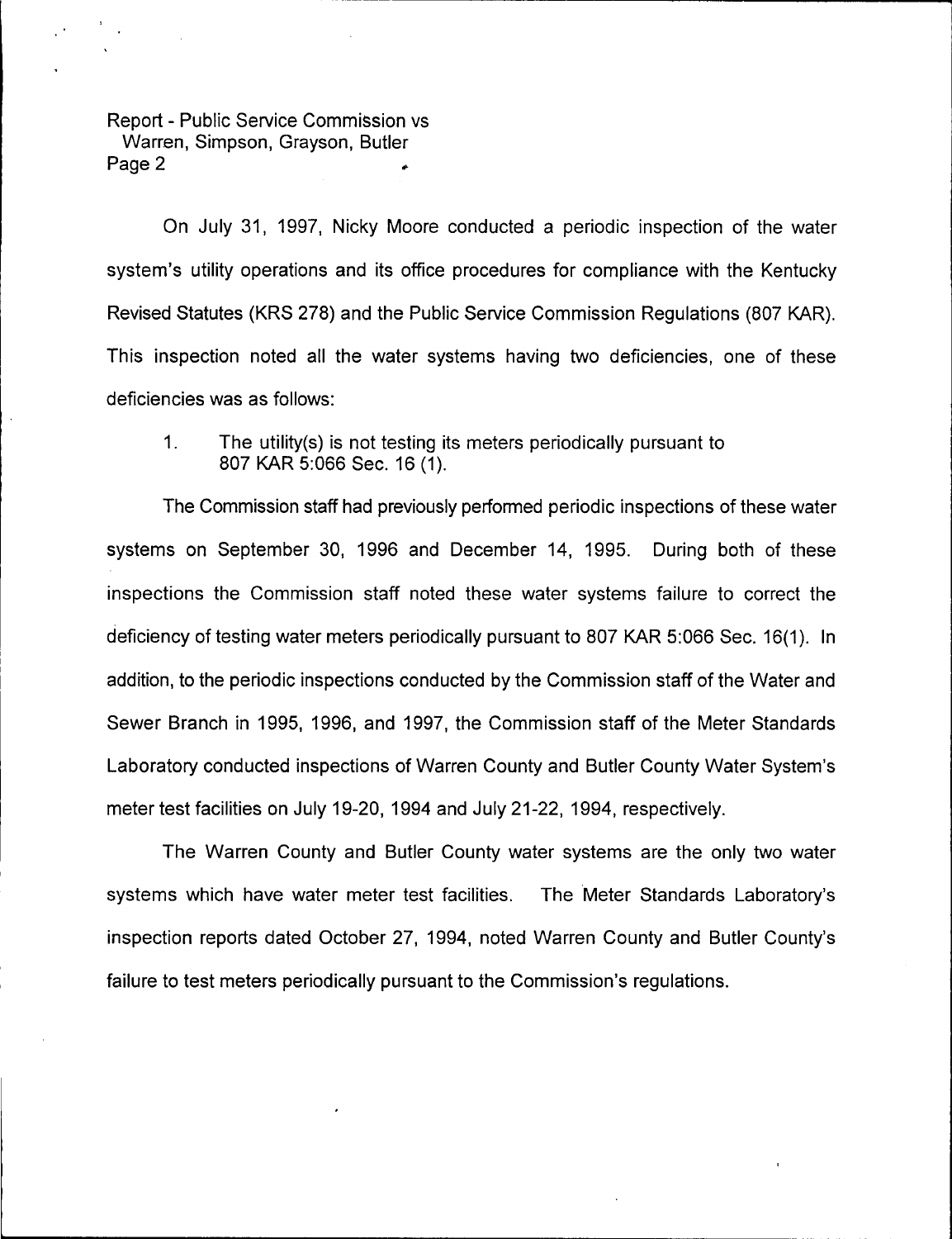## **History**

On April 28, 1989, the water systems requested that the Commission allow them to deviate from the mandates of 807 KAR 5:066, Section 17(1)." That section required a water utility to remove all 5/8-inch water meters in its distribution system at least every five years and have them tested for accuracy. The water systems sought to have the testing period increased to every 15 years, arguing that water meter durability and accuracy had improved since the adoption of the regulation, and further contended that a cost-benefit analysis supported the deviation. The request for the deviation was denied on May 17, 1989. A petition for rehearing was filed, wherein the water systems sought a testing period of 13 years. <sup>A</sup> hearing on the matter was conducted on November 10, 1989, and the matter subsequently was held in abeyance pending a review of the regulation. Upon review, the Commission entered an order on January 31, 1992, which allowed the water systems to deviate from the five-year requirement and to conduct testing every ten years. The water systems then appealed this matter to the Franklin Circuit Court, which affirmed the Commission's order. The water systems continued the appeals procedure through the Commonwealth of Kentucky's Court of Appeals where the opinion and order of the Franklin Circuit Court were both affirmed. This decision by the Court of Appeals was rendered on July 28, 1995 at 10:00 am. The water systems continued to seek appeal of this ruling and filed a motion before the Supreme Court of Kentucky, On January 11, 1996, Chief Justice

 $\blacktriangleleft$ The Commission's regulations of 807 KAR 5:066 were revised in 1992. This revision changed Section 17 (1) to Section 16 (1). The interval between tests for a 5/8-inch to 1-inch meter was changed to ten (10) years.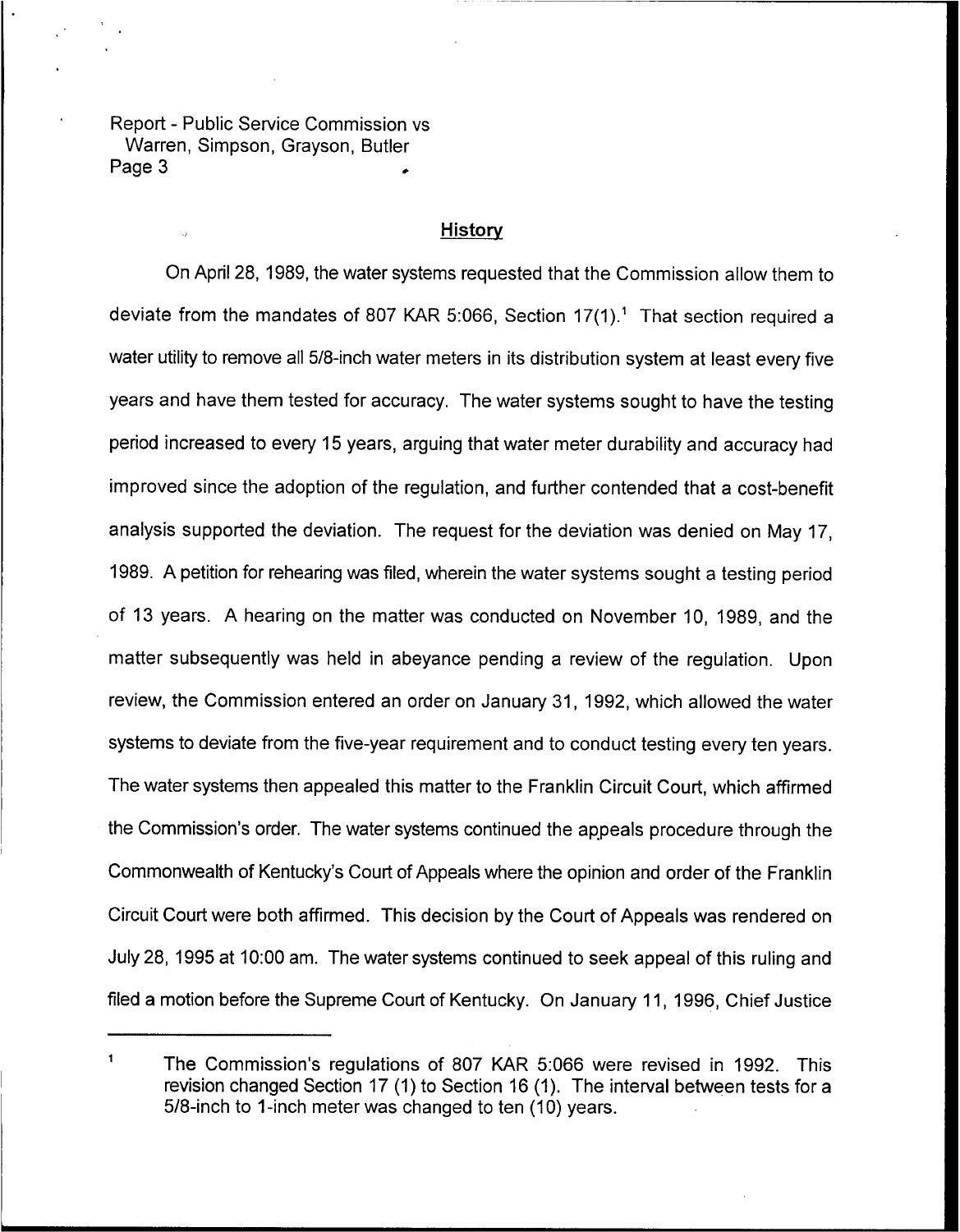of the Supreme Court, Robert F. Stephens, entered an Order that denied the water systems discretionary review of this matter.

The water systems have been inspected by the Commission staff on four (4) separate occasions since the Court of Appeals' decision was rendered. Each of these inspections and subsequent inspection reports revealed that the water systems were not testing the water meters pursuant to the Commission's regulations. This investigation finds that the facts in Case No. 89-110 remain unchanged.

On October 17, 1997, the water systems filed an application with the Commission to deviate from 807 KAR 5:066 Section 16(1). This application was established as Case No. 97-434.

#### Sample Testing

On December 3 and 4, 1997, the Commission staff obtained a sample grouping of 23 water meters from the water systems. These water meters where listed on the water systems meter printout list as having been in service for ten (10) years or longer without a periodic test. The water meters were retrieved in the following manner; five (5) water meters from Butler Water System, Inc., Simpson County Water District, and Grayson County Water District, and eight (8) water meters were obtained from Warren County Water District. The water meters where taken to the Commission's Meter Standards Laboratory in Lexington and tested during the week of December 8 through 12, 1997. These water meters were tested in accordance with the Commission's regulations (807 KAR 5:066 Section 15). An "as found" meter test was performed on each of the (23) meters, the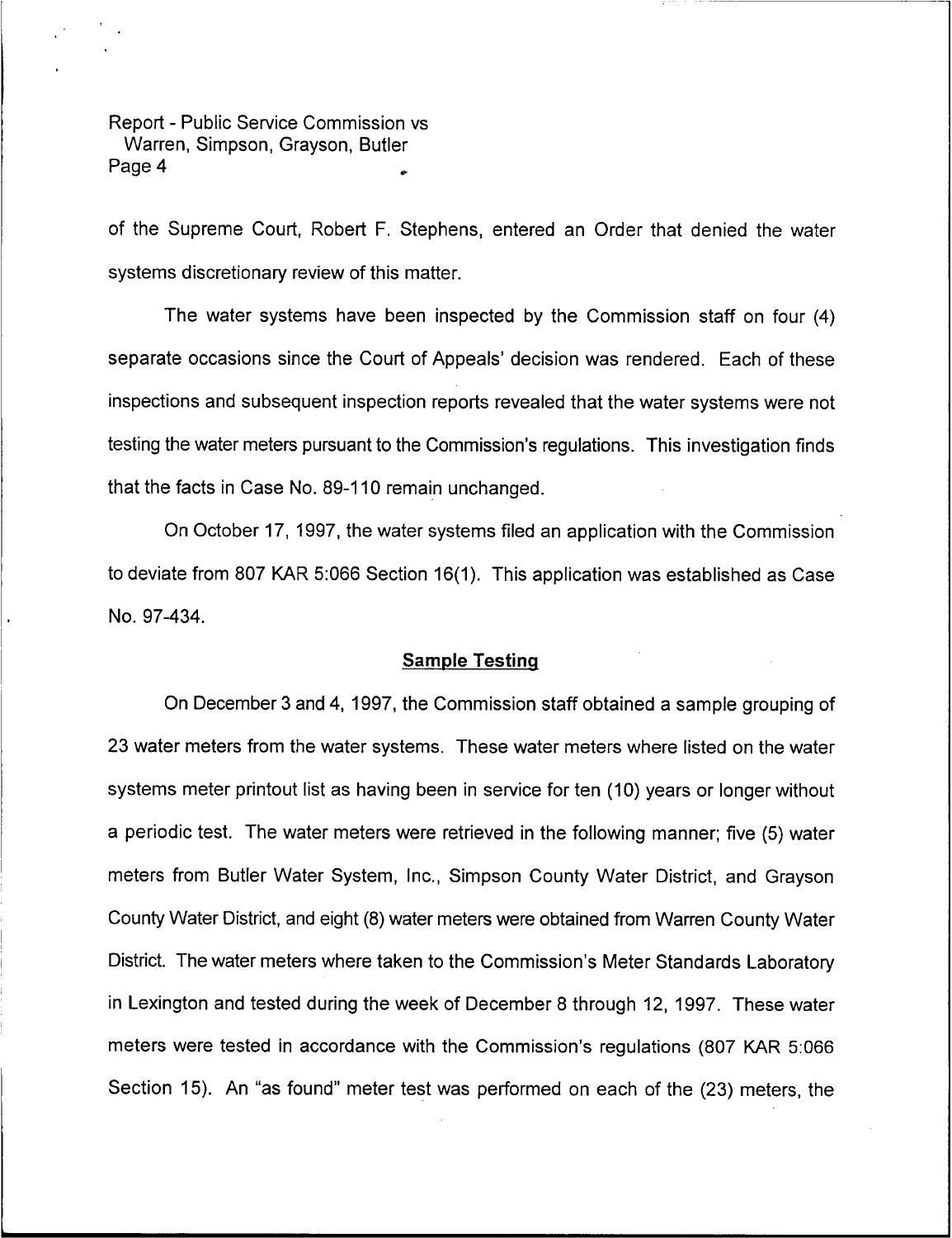results of these tests showed a failure rate of 20 of the water meters that were in-service, which is a failure rate of 87% of the meters tested. A further analysis of each test showed the low flow (1/4 g.p.m.) test exhibited a 74% failure rate, the intermediate flow (2 g.p.m.) test exhibited a 39% failure rate, and the high flow (15 g.p.m.) test exhibited a 30% failure rate. A copy of the results of these tests is attached as Exhibit A. A water meter failing one or more of the three flow rate tests is not allowed to go back into a customer's service in accordance with the Commission's regulations.

The number of water meters in service which had not been tested within the last ten (10) years varied with each of the water systems. Simpson County has a total of 2,555 1 inch to 5/8-inch water meters in service with 173 of these water meters not being tested within the ten (10) year time period according to the water system's meter records. Grayson County has a total of 4,154 1-inch to 5/8-inch water meters in service with 283 of these water meters not being tested within the ten (10) year period. Warren County has a total of 16,798 1-inch to 5/8-inch water meters in service with 2,376 of these water meters not being tested within the ten (10) year period. Butler County has a total of 3,713 1-inch to 5/8-inch water meters in service with 497 of these water meters not being tested within the ten (10) year period'. Therefore, the total number of 1-inch to 5/8-inch water meters in service at these water systems is 27,220. The number of water meters 1-inch to 5/8-inch

<sup>&</sup>lt;sup>2</sup> Rochester Water District was recently merged with Butler Water System, Inc.. The water meter test information from Rochester was not included in this information.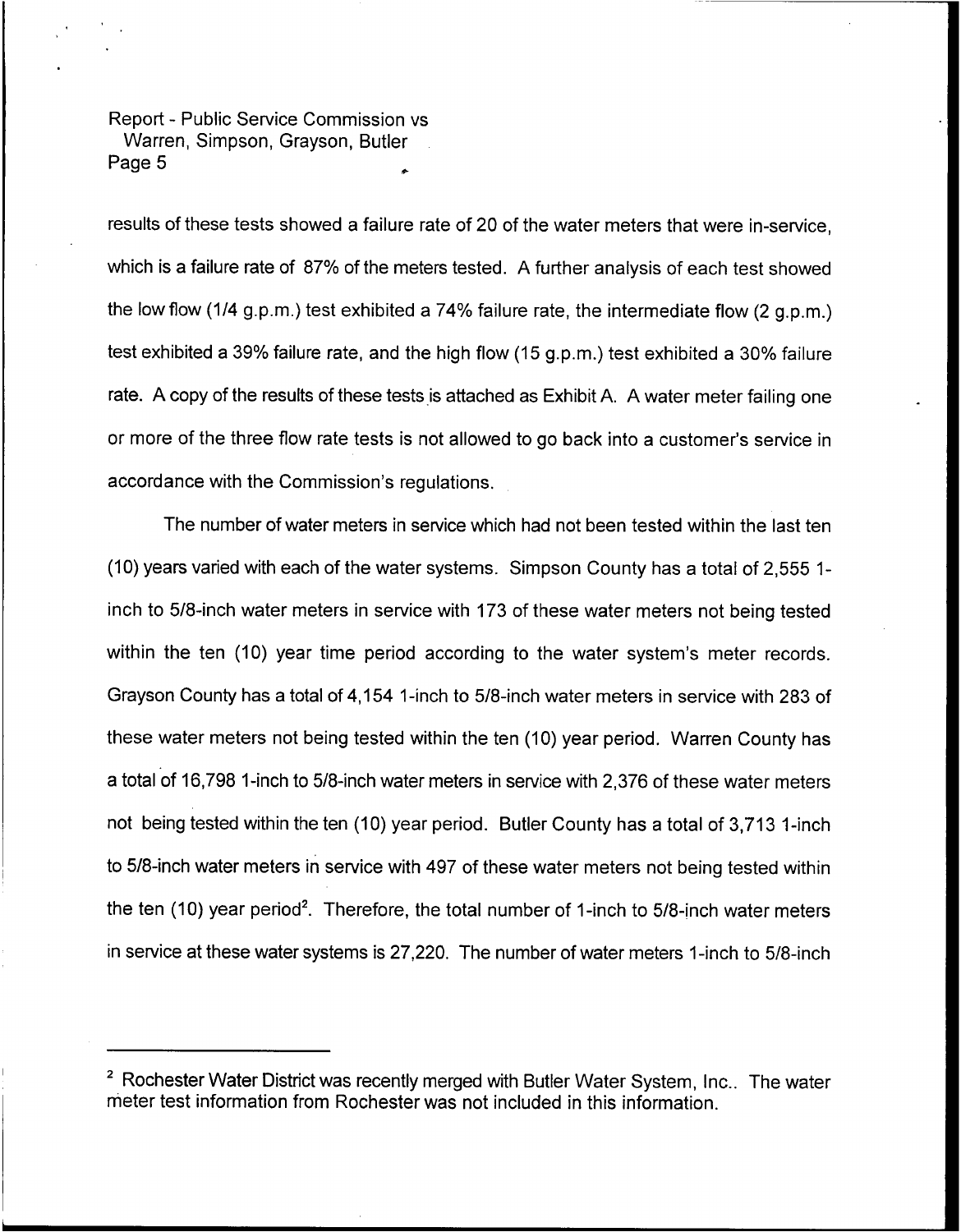which have not had a test within the last ten (10) years is 3,329. The percentage of water meters not in compliance with Commission regulations and still in service is 12.23%.

### Conclusions

In accordance with 807 KAR 5:066, Section 16, each utility shall test periodically all water meters so that no meter will remain in service without test for a period longer than that specified in the Commission's regulations. This requires any 5/8-inch to 1-inch water meter to be periodically tested every ten (10) years. According to the water systems' records, a total of 3,329 water meters are in service longer than that specified by Commission regulations without a test.

ln accordance with 807 KAR 5:066, Section 15, all meters tested in accordance with the rules of periodic tests shall be tested in the condition as found in the customer's service prior to any alteration or adjustment. This test shall consist of three (3) rates of flow in the minimum, intermediate and high flow range for this type of meter and meet the flow limits set for various cold water meters. The condition of twenty-three (23) water meters randomly removed from service in the water system's distribution system displayed a failure rate of 87% or twenty (20) water meters.

The water systems have failed to correct a deficiency and to bring the facilities into compliance with KRS 278 and the Commission's regulations. The water systems were notified by Commission staff in inspection reports dated December 14, 1995, September 30, 1996, and July 31, 1997 in regard to this deficiency.

The Public Service Commission considered the deviation raised by Warren County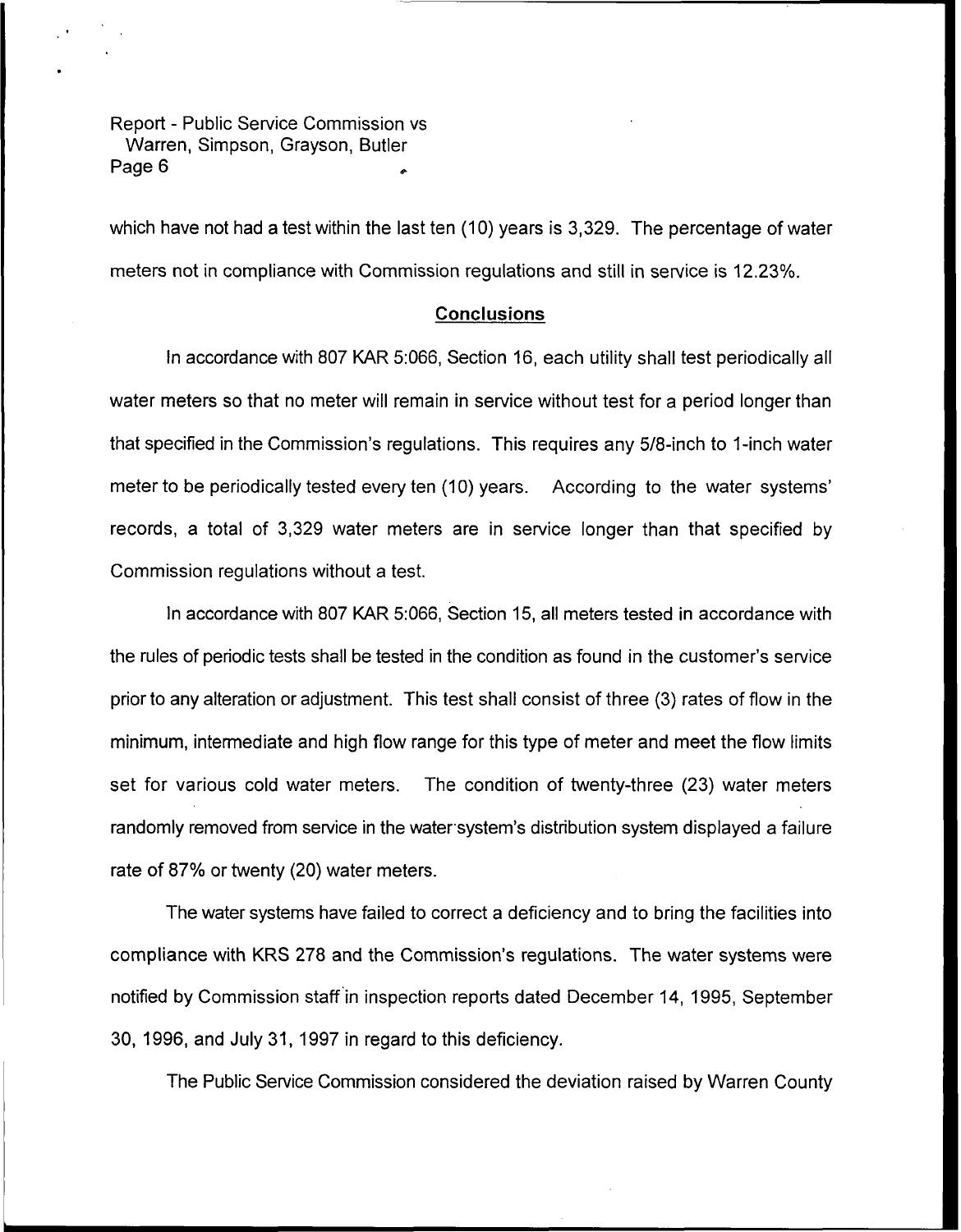Water District, Simpson County Water District, Grayson County Water District, and Butler Water System, Inc. in its Case No. 89-110. The facts were fully developed at the hearing and this Commission entered its Order on January 31, 1992. A copy of that order is attached as Exhibit B. The water systems have exhausted this motion through the appeals procedure without relief.

## Recommendations

This investigation found the findings of fact in Case No. 89-110 to remain unchanged. The water systems should not be permitted to deviate from the Commission's meter testing requirements.

The failure of the water systems to correct the known deficiency and to bring the facility into compliance with KRS 278 and the Commission regulations (807 KAR} should be considered cause for enforcement proceedings to be initiated and penalties to be imposed pursuant to KRS 278.990.

> Submitted, December 19, 1997

K. Miðhael Nèwton Utility Investigator

KMN:aem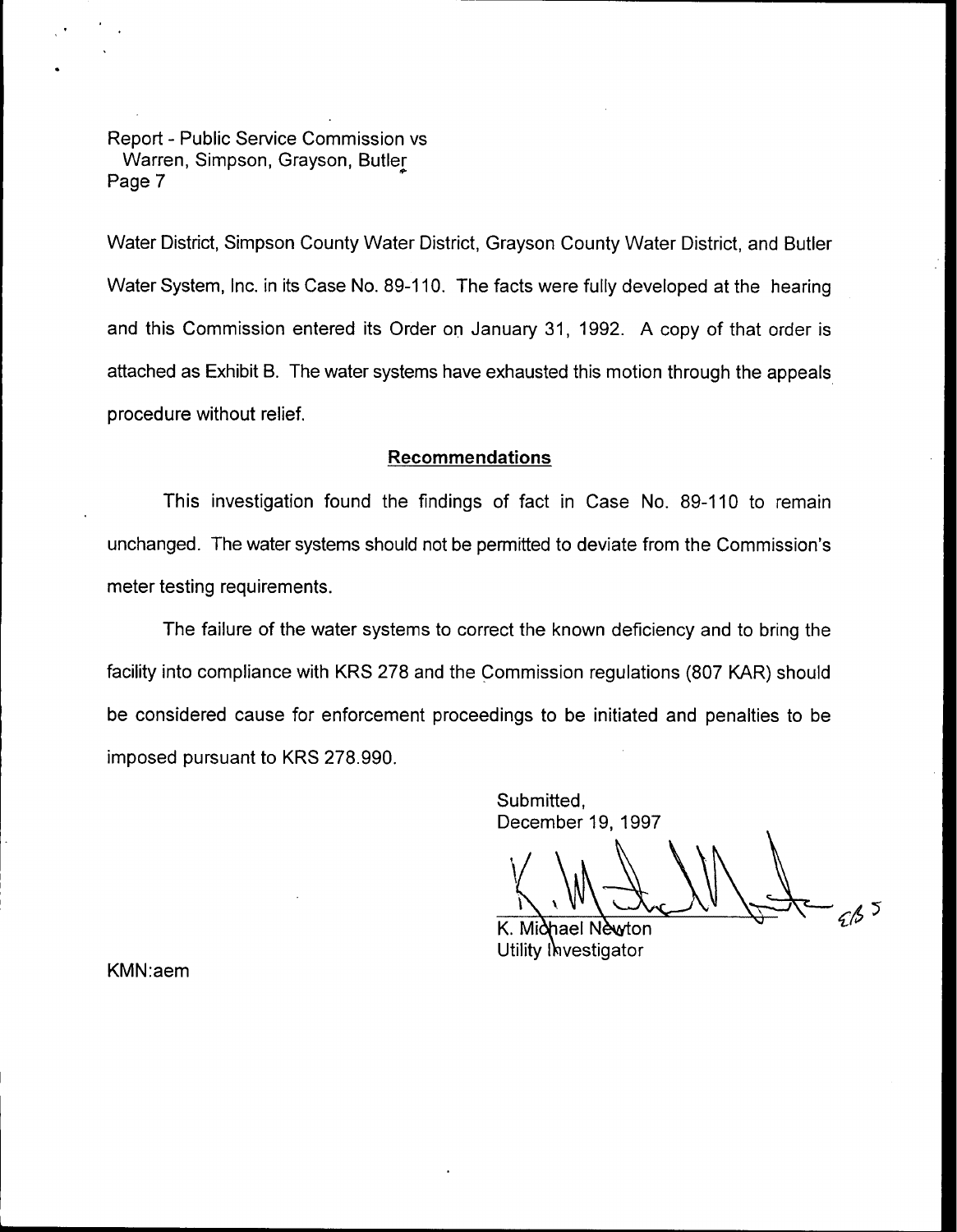### KENTUCKY PUBLIC SERVICE COMMISSION **METER STANDARDS LABORATORY METER TEST RESULTS** L.

|                     |                | ۰               |            | "AS FOUND" RESULTS OF FLOW RATES |             |  |
|---------------------|----------------|-----------------|------------|----------------------------------|-------------|--|
| UTILITY             | <b>SERIAL#</b> | <b>LOCATION</b> | <b>LOW</b> | MED.                             | <b>HIGH</b> |  |
| Butler County W.A.  | 219138676      | A 3L19007       | 91.0%      | 101.0%                           | 99.4%       |  |
|                     | 234066935      | A4B07039        | 53.0%      | 98.2%                            | 98.6%       |  |
|                     | 234663614      | A4B03023        | 85.0%      | 101.0%                           | 98.6%       |  |
|                     | 233890027      | A 1B04050       | 3.0%       | 96.4%                            | 96.7%       |  |
|                     | 234663679      | A 2L13037       | 89.0%      | 101.2%                           | 99.5%       |  |
| Simpson County W.D. | 200000066      | A4S31006        | 64.0%      | 98.8%                            | 99.2%       |  |
|                     | 235945038      | A 7S21033       | 91.0%      | 101.0%                           | 98.3%       |  |
|                     | 222114783      | A4S65005        | 0.0%       | 96.0%                            | 95.6%       |  |
|                     | 235945100      | n/a             | 92.0%      | 97.0%                            | 98.5%       |  |
|                     | 226753931      | A 1S19019       | 86.0%      | 99.0%                            | 96.5%       |  |
| Grayson County W.D. | 223880670      | A 1G37026       | 81.0%      | 101.8%                           | 99.2%       |  |
|                     | 234431724      | A 1G36011       | 52.0%      | 98.7%                            | 98.1%       |  |
|                     | 233889998      | A 1G37013       | 93.0%      | 101.5%                           | 100.0%      |  |
|                     | 236500716      | A 2G05017       | 72.0%      | 99.1%                            | 98.6%       |  |
|                     | 234346267      | A 2G17017       | 89.0%      | 101.1%                           | 99.1%       |  |
| Warren County W.D.  | 224456741      | A 1N28019       | 90.0%      | 102.5%                           | 100.9%      |  |
|                     | 237905764      | A 1N34002       | 17.3%      | 85.3%                            | 94.8%       |  |
|                     | 238113026      | A 1W16126       | 81.0%      | 96.0%                            | 95.7%       |  |
|                     | 220543380      | A 2N04197       | 76.0%      | 99.2%                            | 99.1%       |  |
|                     | 218475973      | A 2N06036       | 95.0%      | 101.9%                           | 100.5%      |  |
|                     | 224456795      | A 2W07001       | 89.0%      | 102.3%                           | 100.0%      |  |
| J                   | 220396409      | A 4M11035       | 88.0%      | 102.4%                           | 100.4%      |  |
|                     | 234346225      | A 4M45028       | 74.0%      | 101.2%                           | 99.5%       |  |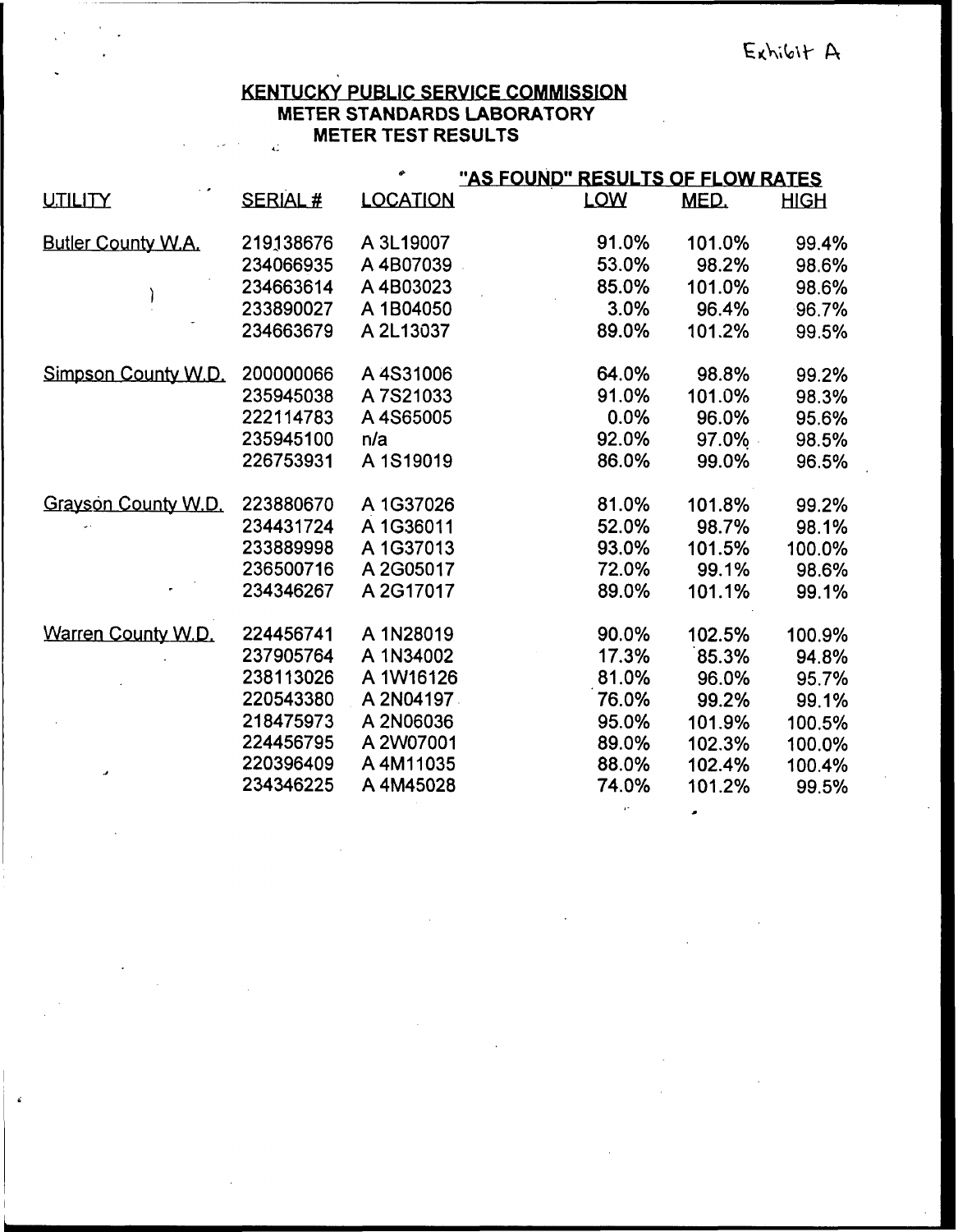Exhibit B

# COMMONWEALTH OF KENTUCKY BEFORE THE PUBLIC SERVICE COMMISSION

In the Matter of:

THE APPLICATION OF BUTLER COUNTY WATER SYSTEM, INC., GRAYSON COUNTY ) WATER SYSTEM, SIMPSON COUNTY WATER )<br>DISTRICT, AND WARREN COUNTY WATER ) DISTRICT, AND WARREN COUNTY WATER DISTRICT FOR <sup>A</sup> DEVIATION FROM 807 ) KAR 5:066, SECTION 17(1) REGARDING ) METER TESTING )

CASE NO. 89-110

#### 0 <sup>R</sup> <sup>D</sup> E R

By letter received April 28, 1989, Butler County Water System, Inc., Grayson County Water District, Simpson County Water District, and Warren County Water District ("Water Systems") requested <sup>a</sup> deviation from <sup>807</sup> KAR 5:066, Section 17(l). This regulation requires a water utility to periodically test 5/8-inch water meters so that no meter remains in service without test for a period longer than <sup>5</sup> years. The Water Systems initially requested they be approved to utilize a testing interval of 15 years. The Water Systems request for deviation was denied by Order entered May 17, 1989. On June 6, 1989, the Water Systems filed a Petition for Rehearing in this matter. In their prefiled testimony the Water Systems advocated a testing interval of 14 years. By Order entered June 26, 1989, the Water Systems Petition for Rehearing was granted. <sup>A</sup> hearing was held in this matter on November 10, 1989. On April 10, 1990, the Commission entered an Order holding this matter in abeyance pending a review of the regulation by the Commission.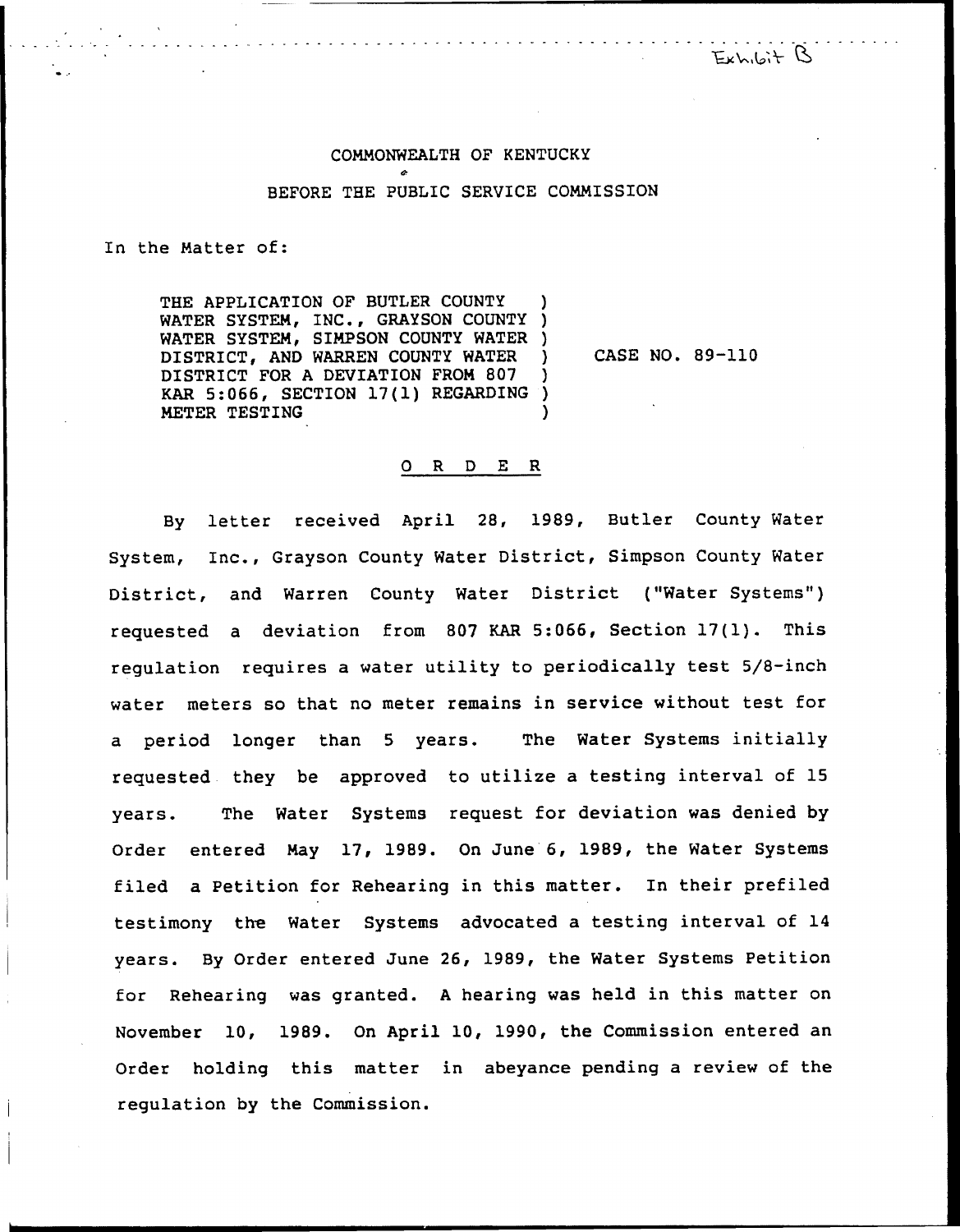According to the evidence provided by the Water Systems on rehearing, the <sup>5</sup> year testing requirement for meters contained in 807 KAR 5:066, Section 17(1), is outdated due to advancements in manufacturing and materials technology. Meters in use by the Water Systems have 10 to 15 year manufacturers warranties which provide that the meters will maintain "repaired meter accuracy" for the entire warranty period.

The Water Systems initiated a cost-benefit comparison to determine the optimum interval for meter testing and found no revenue gain could be realized by testing and/or replacing meters until they are at least 10 years old, and the expense of testing and replacement is not offset by revenue gain until meters have been in service at least 14 years.

It s'hould be noted, however, that the Commission's meter testing requirements ensure that water consumption is accurately measured so that the customer pays and the utility collects no more and no less for the service being rendered. In the Commission's opinion, a 10 year meter test interval will balance the interest of the customer in the accuracy of meters with the Water Systems' cost-benefit concerns. Based upon the record, specific circumstances of the Water Systems enumerated in the cost-benefit analysis, and being otherwise sufficiently advised, the Commission finds that a 10 year meter test interval is reasonable.

IT IS THEREFORE ORDERED that the Water Systems shall be allowed to deviate from 807 KAR 5:066, Section 17(1), by using a

-2-